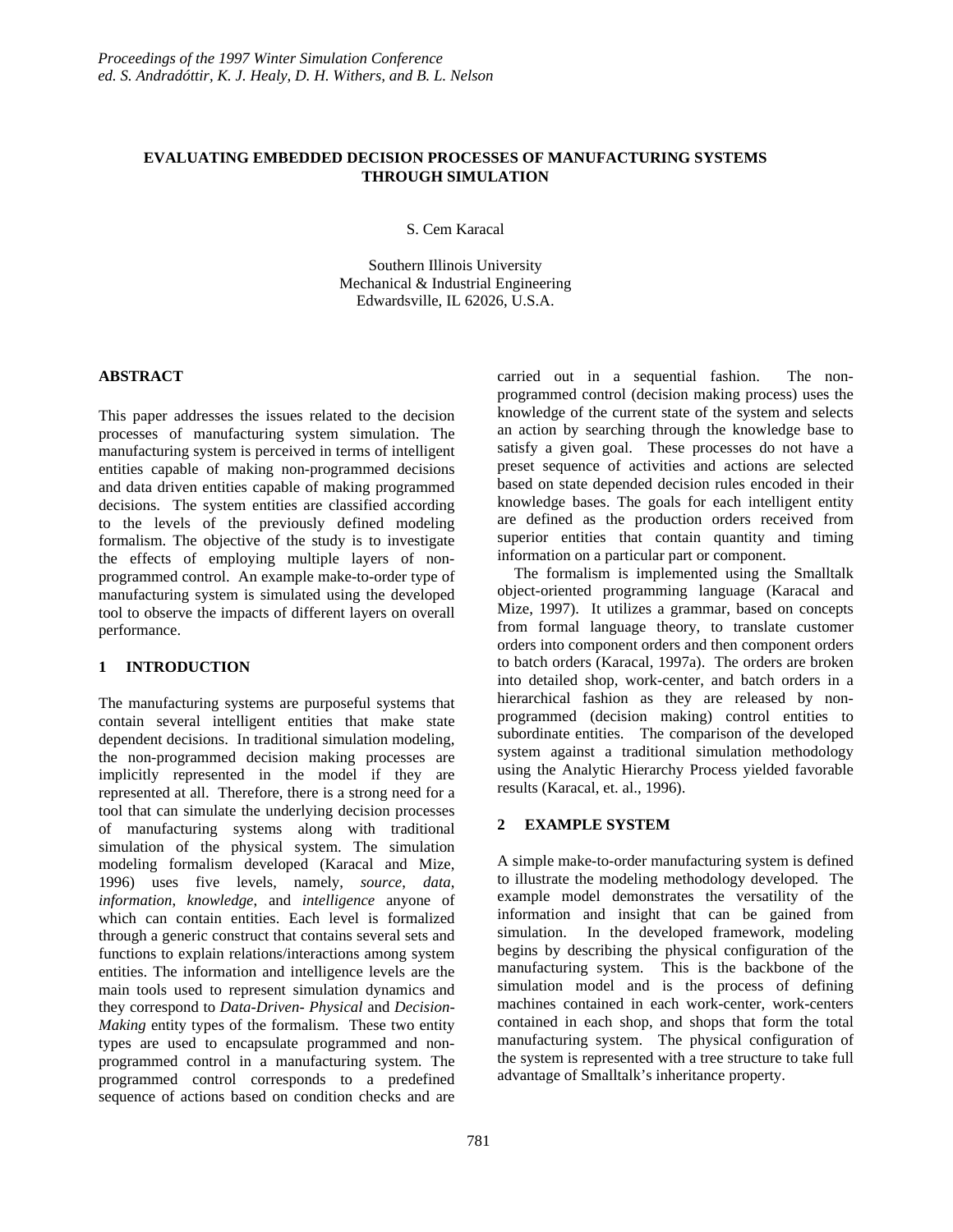#### **2.1 Physical System Configuration**

During model development, as the physical entities are created, their corresponding default material ports, control objects, and communication channels are automatically created and linked to the physical entities. The model developer is given the opportunity to overwrite and customize these default structures as they are created. The physical configuration of the simple example system is illustrated with the hierarchical tree given in figure 1.



Figure 1: Physical Configuration of the Example Manufacturing System

The next step is the definition of some products, in terms of their product structures (illustrated in figures 2 and 3) and product data bases, that are manufactured in the example system. These product structure trees have small data dictionaries attached to each node that contain information on:

- i) Name and location for the machine that produces this part, component, or product
- ii) Mean operation time distribution
- iii) Mean lead time distribution for the part, component, or product
- iv) A factor that indicates how many of this item is required for each unit of its parent in the product structure tree.

After the product structure trees are defined they are linked to an object class that represents the total product data base for the manufacturing system.



Figure 2: Product Structure for Product 1



Figure 3: Product Structure for Product 2

#### **2.2 Knowledge Bases**

The next step in the modeling process is the definition of the knowledge bases for each control level defined in the hierarchy. Three generic object oriented knowledge bases and their inference rules are defined for system, shop, and work-center levels and called *systemPlanning*, *shopPlanning*, and *WorkCenterPlanning*, respectively. During the definition of these knowledge bases and inference rules, the simulation model developer can express the operational policies and system expertise for each specific non-programmed control entity. The knowledge bases and the rules defined for the example system modeled are rather simple ones and reflect typical behavior of hierarchical control levels of a maketo-order type of manufacturing.

System level non-programmed control has two knowledge base entities named systemPlanner and shops with several parameters are associated with each. Upon receiving the request from system level controller, *systemPlanning* knowledge base first checks the timing of the product order through a series of rules. If timing is critically close to due-date, it immediately releases the order. Otherwise, it evaluates a set of rules using order size, product type and customer identification to derive the importance level of the order. The next step is the determination of the timing priority for the order using order importance, lead time and slack time information. Then, the *systemPlanning* object acquires the present shop load and capacity knowledge from the model in real time while the simulation is running. The quantitative information on shop loads and capacities are retrieved by the system control object from the involved shop control objects, converted into symbolic form, and used in non-programmed decision making to find an action for the order on hand.

The conversion of quantitative information to symbolic knowledge takes place as follow:

1) The system controller object looks at the shop load in terms of a moving monthly time window. As product orders are released, the windows of the shops involved are loaded using the lead time and order quantity information. As orders completed and breakdowns or other problems are encountered, the time windows are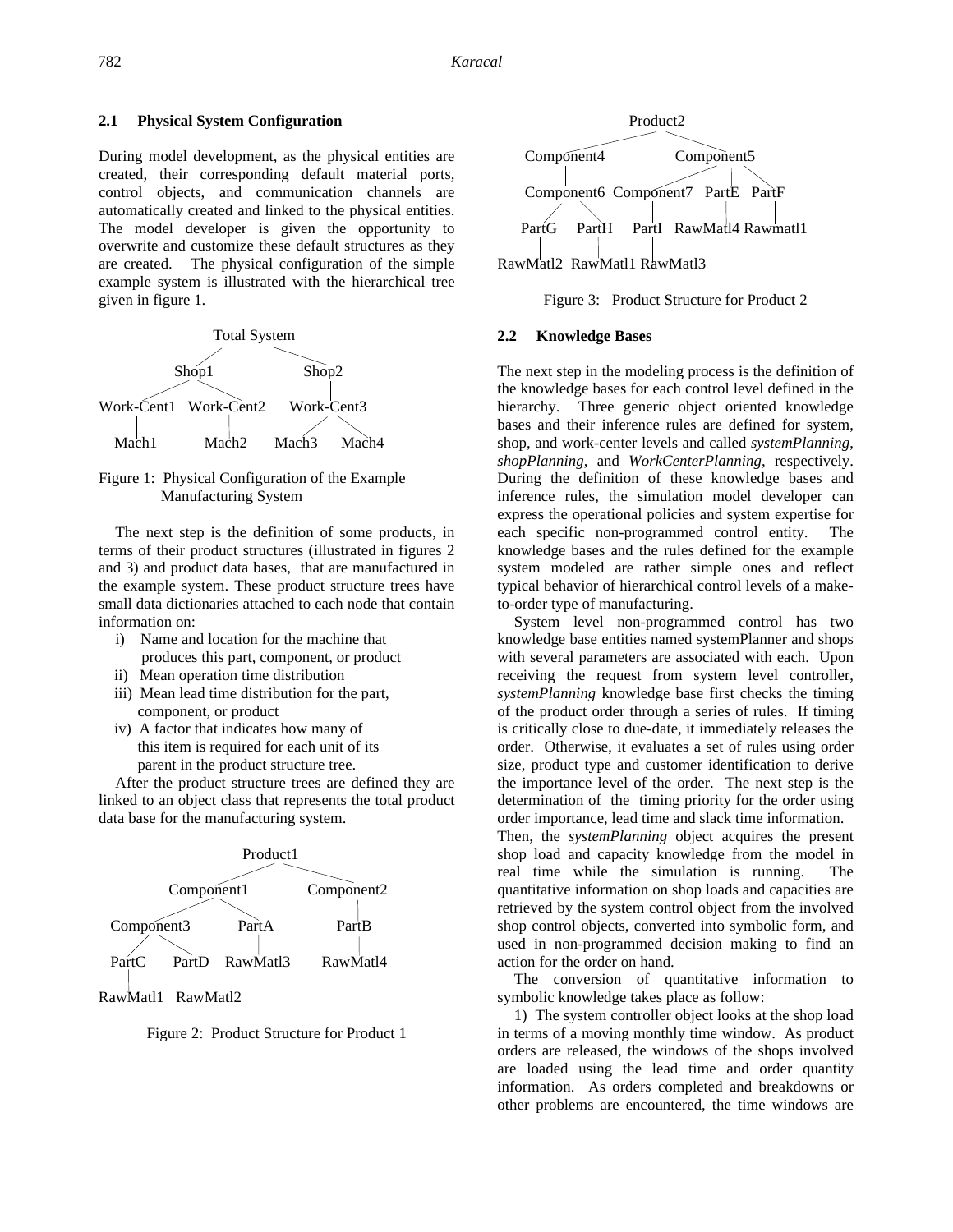updated to reflect the changes during the simulation. When shop load status is requested for a particular shop, an expression that relates present load, unused shop time, and a flexibility factor is evaluated to find a numeric value at that instant of time. Depending on which predefined range this value falls into, one of the possible symbolic values such as high, low, etc. is returned to the knowledge base.

2) A symbolic value for shop capacity status is determined using another expression that relates the number of operational machines, the type of orders being processed at that instant of time, shop reliability, and total number of available machines in the shop. Again, depending on which range this numerical value falls into, a symbolic value such as full-capacity, lowcapacity, etc. is returned to the knowledge base.

The *systemPlanning* knowledge base uses a set of rules to ascertain the possible values for the parameter action according to various combinations of order timing, shop load and capacity status situations along with the system level plan already on hand. In each case, the value assigned to action (either release or put the order at a specific place in the system plan) has an uncertainty value associated with it which is later utilized to revise the plan. The action is passed back to a system controller object that implements the action by updating the internal and external states. The action inference rules try to evenly spread the work load in terms of shop loads and order timing. The inference mechanism uses a simple non-monotonic reasoning mechanism based on goal regression that is explained in detail in (Karacal, 1997b).

The next layer of knowledge bases, an instance of *shopPlanning* knowledge base for each shop, are defined for non-programmed shop decisions. They are customized from their default structure by the model developer through definition of new parameters and rules. The two knowledge base entities defined for each are *shopPlaner* and *workCenters*, each with a set of parameters. These knowledge bases deal with component orders and their main design principles are similar to those in *systemPlanning*.

When they are interrogated, these knowledge bases asses a symbolic value for component order timing using due-date and lead time information from the interrogating shop control object. A set of rules classify the component on hand according to its position in the product structure tree. The symbolic knowledge regarding the load and capacity status of the workcenters involved in processing of the present component order are obtained in real simulation time. The methods used in deriving these symbolic values are very similar to the ones used in *systemPlaning* knowledge base, with the main difference being the weekly time window used. These knowledge bases search through a set of rules representing various combinations of work-center

load and capacity status values, order timing, and the present shop plan to find a value for parameter action. This value is passed back to shop controller which in turn implements the action.

The last non-programmed decision level in the hierarchy is handled by a set of *workCenterPlaning* knowledge bases that deal with batch orders released to machine controllers. These are relatively simple structures that consist of two entities *workCenterPlaner* and *machines*, each with a set of parameters. They decide on what to do with each individual batch order using the real time symbolic values derived for order timing, machine status, machine reliability, and present work-center plan. The work-center control object in turn implements the action returned by its *workCenterPlaning* knowledge base.

When physical machines receive batch orders from work-center control objects, they translate them into a set of activity orders that are carried out sequentially based on a programmed control that may perform condition checks such as physical material being available at that particular location, etc. This is where non-programmed control links to programmed control and decision processes are connected to physical activities.

The other model relevant data are all specified by the model developer during model definition using the standard probability distributions provided in the system. The order inter arrival pattern is an exponential distribution. The customer types, order sizes, requested due-dates, are all generated from dicrete sample spaces defined for this manufacturing system. The processing times are assumed to be normally distributed and the means and standard deviations for each operation are obtained from the data base when a processing time random variable is needed. The MTTB and MTTR are assumed to have exponential distributions with a specific mean time for each machine type.

### **2.3 Experimentation**

The described example with its system, shop, and workcenter planing entities is simulated for three months period (43,200 min. with 480 min./day). A one factor four levels experiment is designed to compare the performance of the system with or without different levels of knowledge based control. Considering the make-to-order nature of the manufacturing system, the following three statistics are analyzed.

1) *Throughput time*: Time between the release of a product order by system controller and the completion of that order.

2) *Order lateness*: Time difference between the completion of an order and its due-date.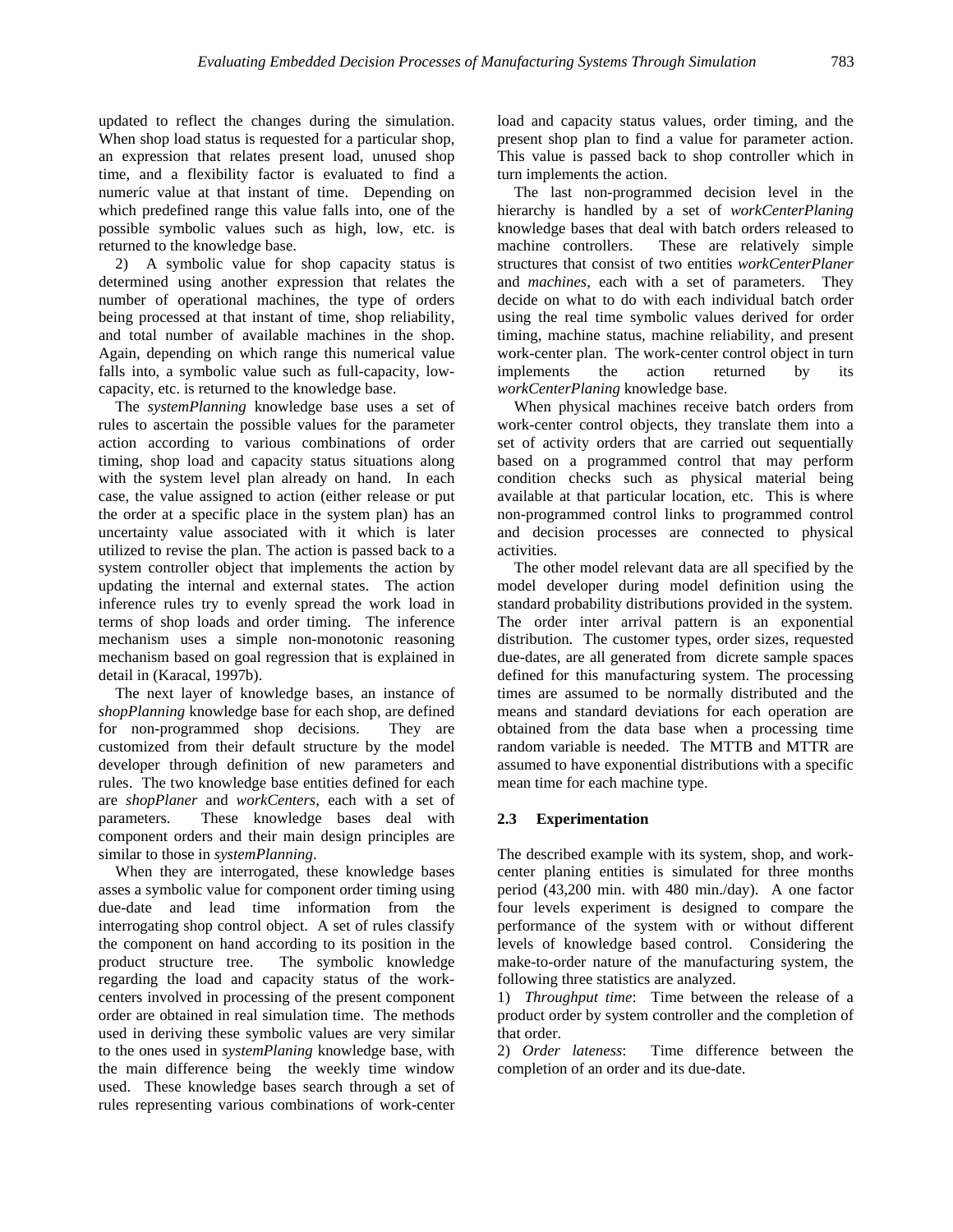3) *Customer response time*: Time between the arrival of a customer to the system and the completion time for all the products requested by the customer in that order.

In addition, traditional simulation statistics such as machine utilizations and queue statistics are collected. Throughput time is selected as the main statistics of interest. The four experimental levels are defined as follow:

I) Manufacturing system without non-programmed control. The orders at all levels are translated into suborders and immediately released to the next level. The orders mostly accumulate at the machine control level where they are processed according to FIFO.

II) Only system level non-programmed control is employed using *systemPlaning* knowledge base. The lower level controls are programmed decisions and orders are processed using FIFO.

III) The system and shop control object both use their knowledge bases simultaneously.

IV) The system, shop, and work-center control objects all use their knowledge bases simultaneously.

The main idea behind this experimental design is to perform a tighter timing and status control around product, component, and batch orders as they move downward in the control hierarchy. The frequency of consultations with the relevant knowledge bases during the simulation is different for each control level. The work-center knowledge bases are the most frequently queried ones, shop knowledge bases next, and the system knowledge base is the least. Table I shows the average of five replications made for each level.

| Table I: Average Throughput Times (TpT-in |  |  |
|-------------------------------------------|--|--|
| minutes) of Five Replications             |  |  |

| Levels | 1              | 2              | 3      | 4        |
|--------|----------------|----------------|--------|----------|
|        | N <sub>0</sub> | System         | System | System & |
|        | Know           | KB             | & Shop | Shop $&$ |
|        | Base           |                | KB     | Work-    |
|        | (KB)           |                |        | Cent. KB |
| Run#   |                | $\mathfrak{D}$ | 3      | 4        |
| TpT    | 9825           | 9335           | 8488   | 7024     |
| Run#   | 5              | 6              |        | 8        |
| TpT    | 12017          | 11645          | 11788  | 9712     |
| Run#   | 9              | 10             | 11     | 12       |
| TpT    | 13377          | 12747          | 12415  | 6212     |
| Run#   | 13             | 14             | 15     | 16       |
| TpT    | 12861          | 12259          | 12743  | 5509     |
| Run#   | 17             | 18             | 19     | 20       |
| TpT    | 9425           | 9182           | 8965   | 7623     |

Common random number seeds are used to reduce variance during pairwise comparison of the difference between throughput times (in minutes) of levels. The random number seeds are changed between replications

but kept the same across the levels. Furthermore, to better observe the effect of non-programmed control, the manufacturing system is slightly overloaded.

The simulation data is analyzed as follow: First, level 1 is compared with level 2 by taking the difference between mean throughput times of runs 1-2, 5-6, 9-10, 13-14, and 17-18. Then, a 95% confidence interval is constructed for the true mean difference. The same procedure is applied for pairwise comparison of other levels. The conclusions are drawn based on relative location of the confidence interval with respect to zero.

### **2.4 Results**

The following conclusions are drawn.

*Levels 1 - 2*: The confidence interval for the true mean difference does not contain zero and completely lies in the positive region. Therefore, the difference is statistically significant and the system yields smaller mean throughput values when system level nonprogrammed control is employed.

*Levels 2 - 3*: The confidence interval for the true mean difference contains zero, implying that there is not enough statistical evidence to claim that one level is better than the other. The length of the interval suggests that more replications needed to reach a conclusion. Therefore, we can not claim that the system performs better when shop and system level non-programmed control are employed simultaneously. One thing to bear in mind is that the performance of the system heavily depends on the particular knowledge bases defined. Since this pair wise comparison did not yield a preference between the levels, levels 2 and 3 are pairwise compared to level 4.

*Levels 2 - 4*: Although relatively wide, the confidence interval for the true mean difference does not contain zero and lies in the positive values region. Therefore, with the sample runs on hand we can claim that the throughput time is shorter when system, shop, and work-center levels use their knowledge bases simultaneously.

*Levels 3 - 4*: The confidence interval for the true mean throughput time difference completely lies on the positive region. Thus, the system yields shorter throughput times when all knowledge bases are employed simultaneously.

#### **3 CONCLUSIONS**

From the above statistical analysis, I concluded that system performs best when non-programmed control is used at all control level. This conclusion was somewhat expected and suggests that unless a sound nonprogrammed and programmed control scheme is applied at the shop floor level, the benefits that will be obtained from upper level non-programmed control will diminish